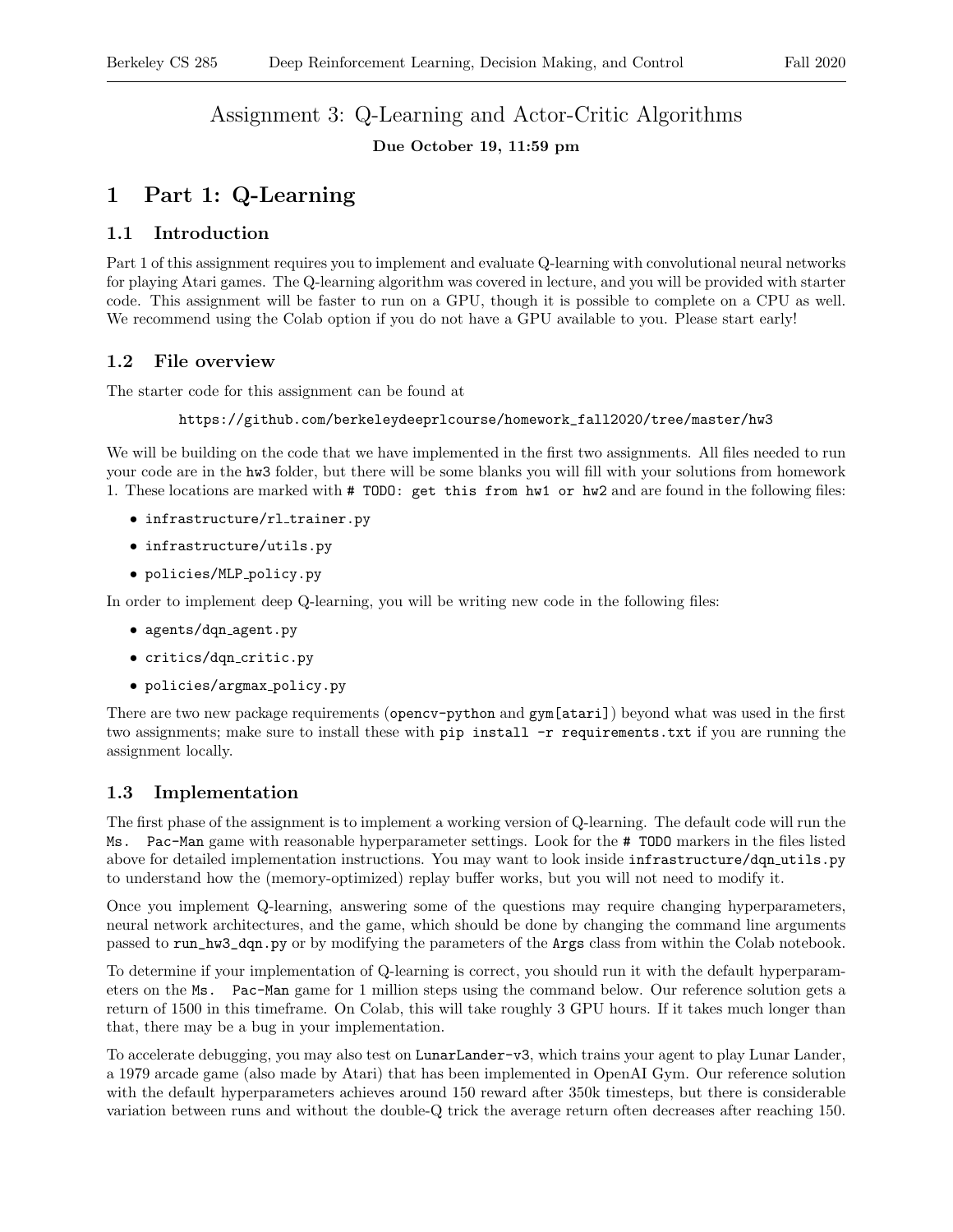We recommend using LunarLander-v3 to check the correctness of your code before running longer experiments with MsPacman-v0.

#### 1.4 Evaluation

Once you have a working implementation of Q-learning, you should prepare a report. The report should consist of one figure for each question below. You should turn in the report as one PDF and a zip file with your code. If your code requires special instructions or dependencies to run, please include these in a file called README inside the zip file.

Question 1: basic Q-learning performance. (DQN) Include a learning curve plot showing the performance of your implementation on Ms. Pac-Man. The x-axis should correspond to number of time steps (consider using scientific notation) and the y-axis should show the average per-epoch reward as well as the best mean reward so far. These quantities are already computed and printed in the starter code. They are also logged to the data folder, and can be visualized using Tensorboard as in previous assignments. Be sure to label the y-axis, since we need to verify that your implementation achieves similar reward as ours. You should not need to modify the default hyperparameters in order to obtain good performance, but if you modify any of the parameters, list them in the caption of the figure. The final results should use the following experiment name:

python cs285/scripts/run\_hw3\_dqn.py --env\_name MsPacman-v0 --exp\_name q1

Question 2: double Q-learning (DDQN). Use the double estimator to improve the accuracy of your learned Q values. This amounts to using the online Q network (instead of the target Q network) to select the best action when computing target values. Compare the performance of DDQN to vanilla DQN. Since there is considerable variance between runs, you must run at least three random seeds for both DQN and DDQN. You may uuse LunarLander-v3 for this question. The final results should use the following experiment names:

```
python cs285/scripts/run_hw3_dqn.py --env_name LunarLander-v3 --exp_name q2_dqn_1 --seed 1
python cs285/scripts/run_hw3_dqn.py --env_name LunarLander-v3 --exp_name q2_dqn_2 --seed 2
python cs285/scripts/run_hw3_dqn.py --env_name LunarLander-v3 --exp_name q2_dqn_3 --seed 3
python cs285/scripts/run_hw3_dqn.py --env_name LunarLander-v3 --exp_name q2_doubledqn_1 --
   double_q --seed 1
python cs285/scripts/run_hw3_dqn.py --env_name LunarLander-v3 --exp_name q2_doubledqn_2 --
   double_q --seed 2
python cs285/scripts/run_hw3_dqn.py --env_name LunarLander-v3 --exp_name q2_doubledqn_3 --
   double_q --seed 3
```
Submit the run logs (in cs285/data) for all of the experiments above. In your report, make a single graph that averages the performance across three runs for both DQN and double DQN. See scripts/read\_results.py for an example of how to read the evaluation returns from Tensorboard logs.

Question 3: experimenting with hyperparameters. Now let's analyze the sensitivity of Q-learning to hyperparameters. Choose one hyperparameter of your choice and run at least three other settings of this hyperparameter, in addition to the one used in Question 1, and plot all four values on the same graph. Your choice what you experiment with, but you should explain why you chose this hyperparameter in the caption. Examples include: learning rates, neural network architecture, exploration schedule or exploration rule (e.g. you may implement an alternative to  $\epsilon$ -greedy), etc. Discuss the effect of this hyperparameter on performance in the caption. You should find a hyperparameter that makes a nontrivial difference on performance. Note: you might consider performing a hyperparameter sweep for getting good results in Question 1, in which case it's fine to just include the results of this sweep for Question 3 as well, while plotting only the best hyperparameter setting in Question 1. The final results should use the following experiment name:

python run\_hw3\_dqn.py --env\_name LunarLander-v3 --exp\_name q3\_hparam1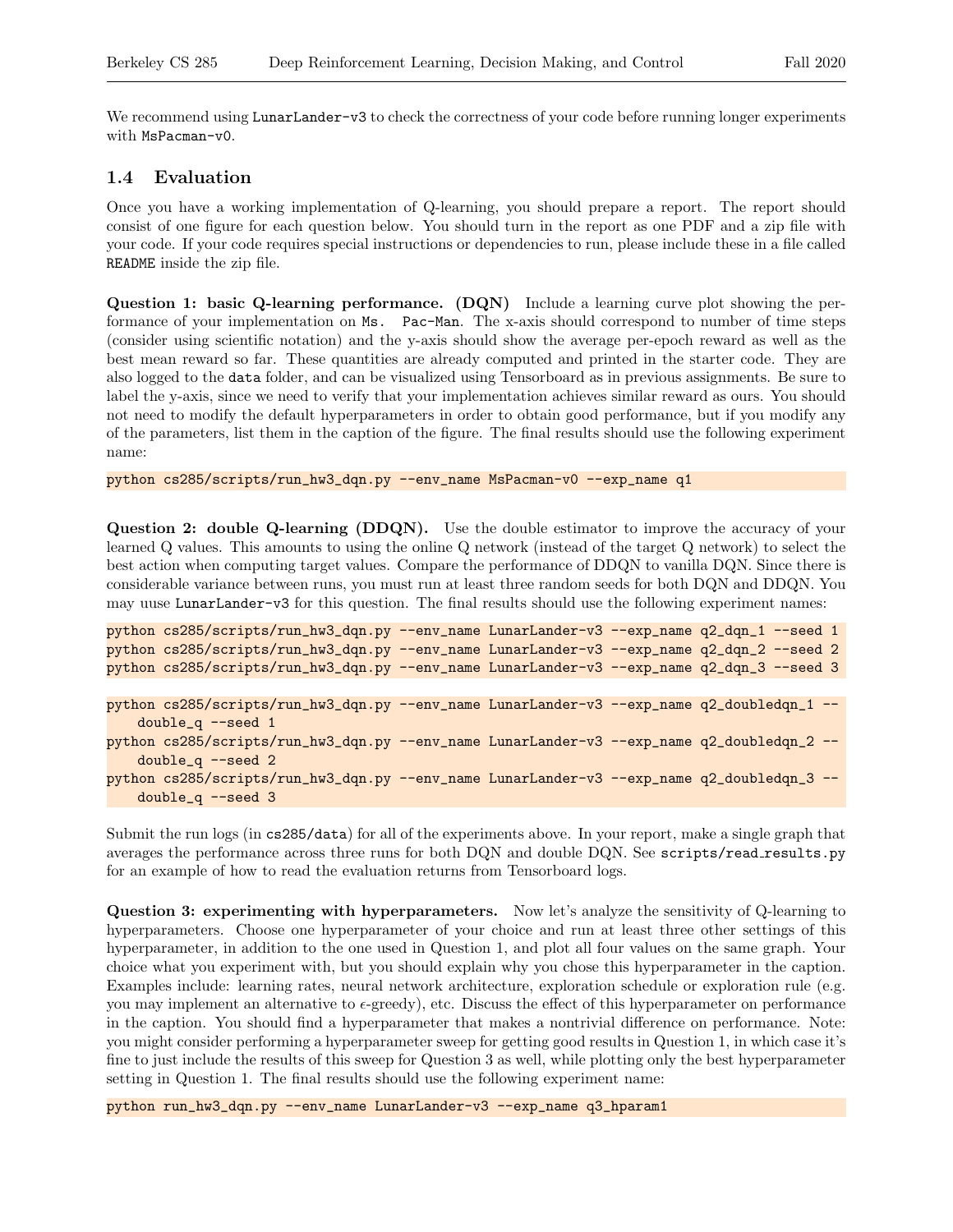python run\_hw3\_dqn.py --env\_name LunarLander-v3 --exp\_name q3\_hparam2 python run\_hw3\_dqn.py --env\_name LunarLander-v3 --exp\_name q3\_hparam3

You can replace LunarLander-v3 with PongNoFrameskip-v4 or MsPacman-v0 if you would like to test on a

different environment.

# 2 Part 2: Actor-Critic

#### 2.1 Introduction

Part 2 of this assignment requires you to modify policy gradients (from hw2) to an actor-critic formulation. Part 2 is relatively shorter than part 1. The actual coding for this assignment will involve less than 20 lines of code. Note however that evaluation may take longer for actor-critic than policy gradient (on half-cheetah) due to the significantly larger number of training steps for the value function.

Recall the policy gradient from hw2:

$$
\nabla_{\theta} J(\theta) \approx \frac{1}{N} \sum_{i=1}^{N} \sum_{t=1}^{T} \nabla_{\theta} \log \pi_{\theta}(a_{it}|s_{it}) \left( \left( \sum_{t'=t}^{T} \gamma^{t'-t} r(s_{it'}, a_{it'}) \right) - V_{\phi}^{\pi}(s_{it}) \right).
$$

In this formulation, we estimate the Q function by taking the sum of rewards to go over each trajectory, and we bustract the value function baseline to obtain the advantage

$$
A^{\pi}(s_t, a_t) \approx \left(\sum_{t'=t}^{T} \gamma^{t'-t} r(s_{t'}, a_{t'})\right) - V_{\phi}^{\pi}(s_t)
$$

In practice, the estimated advantage value suffers from high variance. Actor-critic addresses this issue by using a *critic network* to estimate the sum of rewards to go. The most common type of critic network used is a value function, in which case our estimated advantage becomes

$$
A^{\pi}(s_t, a_t) \approx r(s_t, a_t) + \gamma V_{\phi}^{\pi}(s_{t+1}) - V_{\phi}^{\pi}(s_t)
$$

In this assignment we will use the same value function network from hw2 as the basis for our critic network. One additional consideration in actor-critic is updating the critic network itself. While we can use Monte Carlo rollouts to estimate the sum of rewards to go for updating the value function network, in practice we fit our value function to the following *target values*:

$$
y_t = r(s_t, a_t) + \gamma V^{\pi}(s_{t+1})
$$

we then regress onto these target values via the following regression objective which we can optimize with gradient descent:

$$
\min_{\phi} \sum_{i,t} (V_{\phi}^{\pi}(s_{it}) - y_{it})^2
$$

In theory, we need to perform this minimization every time we update our policy, so that our value function matches the behavior of the new policy. In practice however, this operation can be costly, so we may instead just take a few gradient steps at each iteration. Also note that since our target values are based on the old value function, we may need to recompute the targets with the updated value function, in the following fashion:

- 1. Update targets with current value function
- 2. Regress onto targets to update value function by taking a few gradient steps
- 3. Redo steps 1 and 2 several times

In all, the process of fitting the value function critic is an iterative process in which we go back and forth between computing target values and updating the value function to match the target values. Through experimentation, you will see that this iterative process is crucial for training the critic network.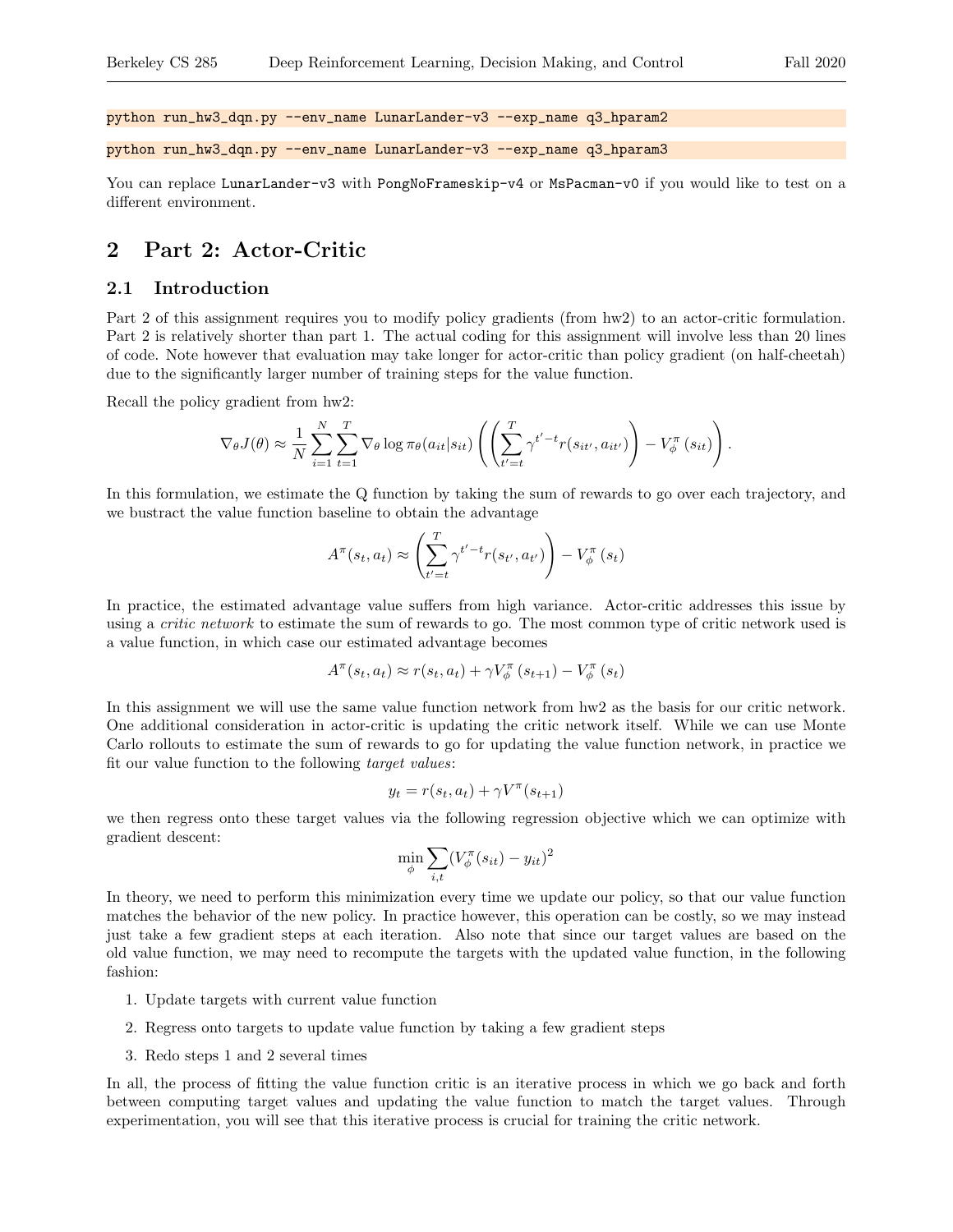### 2.2 Implementation

Your code will build off your solutions from homework 2. You will need to fill in the TODOS for the following parts of the code. To run the code, go into the hw3 directory and simply execute python cs285/scripts/run\_hw3\_actor\_crit

- In policies/MLP\_policy.py copy over your policy class for PG, you should note that the AC policy class is in fact the same as the policy class you implemented in the policy gradient homework (except we no longer have a nn\_baseline).
- In agents/ac\_agent.py, finish the train function. This function should implement the necessary critic updates, estimate the advantage, and then update the policy. Log the final losses at the end so you can monitor it during training.
- In agents/ac\_agent.py, finish the estimate\_advantage function: this function uses the critic network to estimate the advantage values. The advantage values are computed according to

$$
A^{\pi}(s_t, a_t) \approx r(s_t, a_t) + \gamma V_{\phi}^{\pi}(s_{t+1}) - V_{\phi}^{\pi}(s_t)
$$

Note: for terminal timesteps, you must make sure to cut off the reward to go (i.e., set it to zero), in which case we have

$$
A^{\pi}(s_t, a_t) \approx r(s_t, a_t) - V^{\pi}_{\phi}(s_t)
$$

*•* critics/bootstrapped\_continuous\_critic.py complete the TODOS in update. In update, perform the critic update according to process outlined in the introduction. You must perform

```
self.num_grad_steps_per_target_update * self.num_target_updates
```
number of updates, and recompute the target values every self.num\_grad\_steps\_per\_target\_update number of steps.

#### 2.3 Evaluation

Once you have a working implementation of actor-critic, you should prepare a report. The report should consist of figures for the question below. You should turn in the report as one PDF (same PDF as part 1) and a zip file with your code (same zip file as part 1). If your code requires special instructions or dependencies to run, please include these in a file called README inside the zip file.

Question 4: Sanity check with Cartpole Now that you have implemented actor-critic, check that your solution works by running Cartpole-v0.

```
python run_hw3_actor_critic.py --env_name CartPole-v0 -n 100 -b 1000 --exp_name q4_ac_1_1
    -ntu 1 -ngsptu 1
```
In the example above, we alternate between performing one target update and one gradient update step for the critic. As you will see, this probably doesn't work, and you need to increase both the number of target updates and number of gradient updates. Compare the results for the following settings and report which worked best. Do this by plotting all the runs on a single plot and writing your takeaway in the caption.

```
python run_hw3_actor_critic.py --env_name CartPole-v0 -n 100 -b 1000 --exp_name q4_100_1 -
   ntu 100 -ngsptu 1
```

```
python run_hw3_actor_critic.py --env_name CartPole-v0 -n 100 -b 1000 --exp_name q4_1_100 -
   ntu 1 -ngsptu 100
```

```
python run_hw3_actor_critic.py --env_name CartPole-v0 -n 100 -b 1000 --exp_name q4_10_10 -
   ntu 10 -ngsptu 10
```
At the end, the best setting from above should match the policy gradient results from Cartpole in hw2 (200).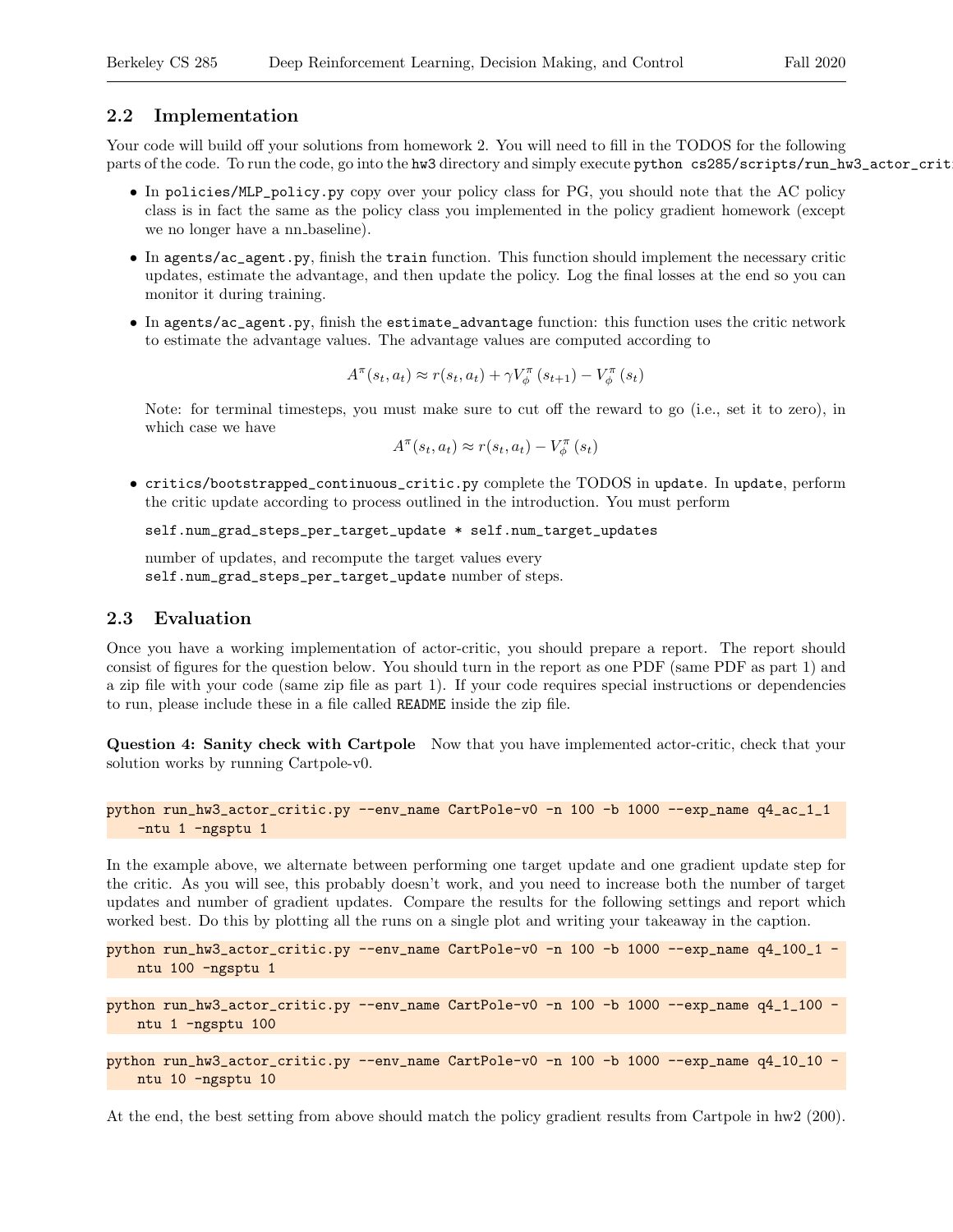Question 5: Run actor-critic with more difficult tasks Use the best setting from the previous question to run InvertedPendulum and HalfCheetah:

python run\_hw3\_actor\_critic.py --env\_name InvertedPendulum-v2 --ep\_len 1000 --discount 0.95 -n 100 -l 2 -s 64 -b 5000 -lr 0.01 --exp\_name q5\_<ntu> <ngsptu> -ntu <> -ngsptu <>

where  $\langle$ ntu $\rangle$ \_ $\langle$ ngsptu $\rangle$  is replaced with the parameters you chose.

```
python run_hw3_actor_critic.py --env_name HalfCheetah-v2 --ep_len 150 --discount 0.90 --
   scalar_log_freq 1 -n 150 -l 2 -s 32 -b 30000 -eb 1500 -lr 0.02 --exp_name q5_<ntu>_<
   ngsptu> -ntu <> -ngsptu <>
```
Your results should roughly match those of policy gradient. After 150 iterations, your HalfCheetah return should be around 150 and your InvertedPendulum return should be around 1000. Your deliverables for this section are plots with the eval returns for both enviornments.

As a debugging tip, the returns should start going up immediately. For example, after 20 iterations, your HalfCheetah return should be above -40 and your InvertedPendulum return should near or above 100. However, there is some variance between runs, so the 150-iteration results is the more important number.

# 3 Submitting the code and experiment runs

In order to turn in your code and experiment logs, create a folder that contains the following:

- A folder named data with all the experiment runs from this assignment. Do not change the names originally assigned to the folders, as specified by exp\_name in the instructions. Video logging is disabled by default in the code, but if you turned it on for debugging, you will need to run those again with  $-\nu$ ideo<sub>-log-freq</sub>  $-1$ , or else the file size will be too large for submission.
- The cs285 folder with all the .py files, with the same names and directory structure as the original homework repository (excluding the data folder). Also include any special instructions we need to run in order to produce each of your figures or tables (e.g. "run python myassignment.py -sec2q1" to generate the result for Section 2 Question 1) in the form of a README file.

As an example, the unzipped version of your submission should result in the following file structure. Make sure that the submit.zip file is below 15MB and that they include the prefix  $q_1$ ,  $q_2$ ,  $q_3$ , etc.